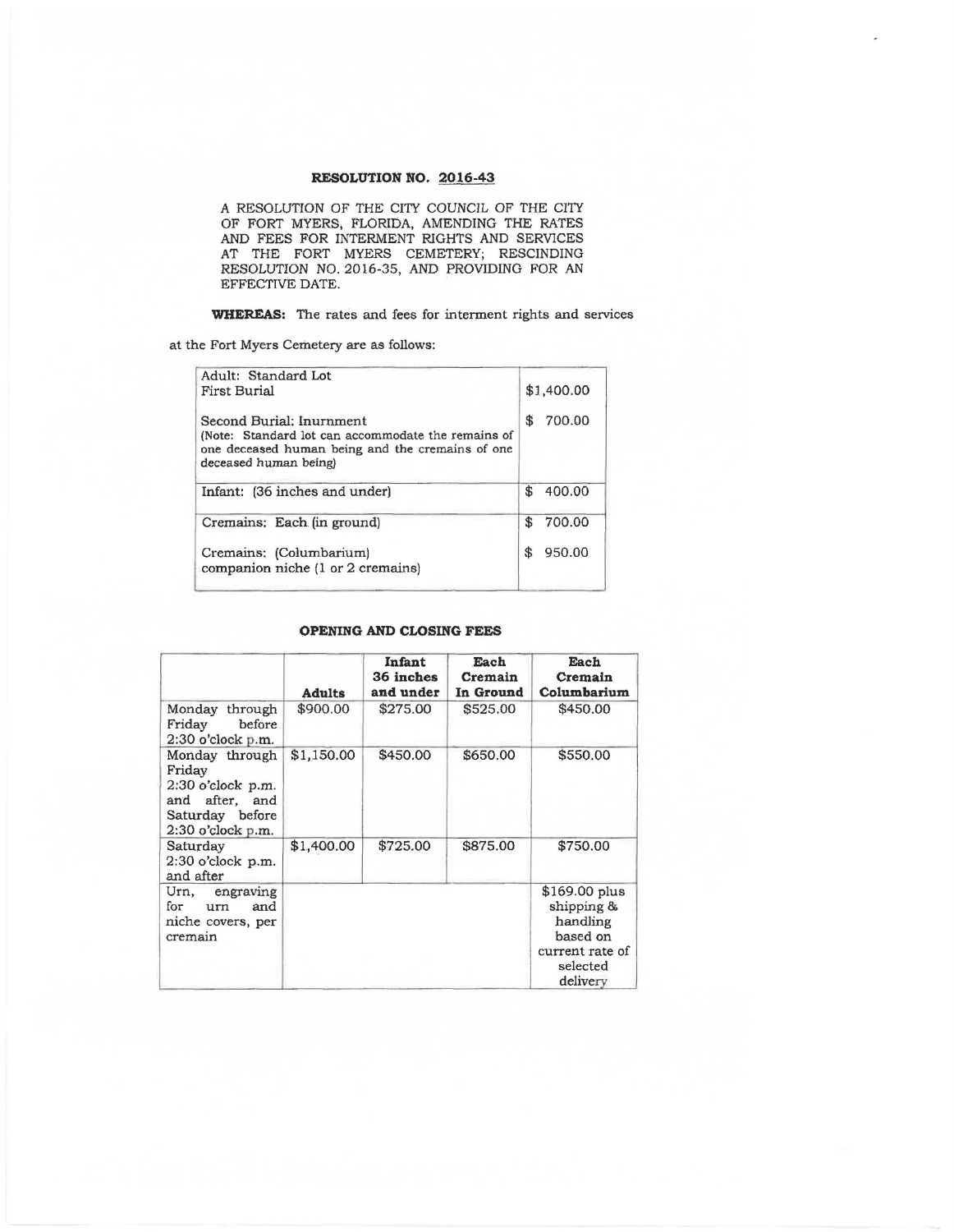#### **DEPOSIT FOR GRAVE MARKERS**

| Deposit for grave markers                                                                                                                                                                                                                                                                                                                                                                                                                                                                                                                                                                                                           | \$250.00 |
|-------------------------------------------------------------------------------------------------------------------------------------------------------------------------------------------------------------------------------------------------------------------------------------------------------------------------------------------------------------------------------------------------------------------------------------------------------------------------------------------------------------------------------------------------------------------------------------------------------------------------------------|----------|
| A deposit for grave markers shall be required at the time<br>the opening and closing fee is paid. Said deposit shall<br>not accrue interest. A refund of the deposit, in the<br>amount of \$250.00, will be made after:<br>• proof of payment of a grave marker is received,<br>• the grave marker is permanently installed, and<br>• the Authorization for Installation of Markers and<br>Memorials has been duly signed,<br>all of which must be completed within four (4) months<br>from the date of the funeral.                                                                                                                |          |
| If the grave marker is not permanently installed on the<br>grave site within four (4) months from the date of the<br>funeral, the City Clerk's Office shall order a grave<br>marker with the name, birth and death year of the<br>deceased inscribed thereon for placement on the<br>gravesite. Payment of said grave marker shall be made<br>from the funds placed on deposit at the time of payment<br>of the opening and closing fee. There shall be no refund<br>of the deposit for grave markers after the end of the<br>four (4) month period from the date of the funeral if a<br>grave marker is not permanently installed. |          |
| (Article III, Paragraph 24 Memorials and Markers - Each<br>grave space or lot is required to have a permanent<br>marker or memorial set in concrete and installed within<br>four (4) months from the date of the funeral.)                                                                                                                                                                                                                                                                                                                                                                                                          |          |

### **DISINTERMENT OR REINTERMENT**

|                                                              | <b>Adults</b> | <b>Infants</b><br>36 inches<br>and under | Cremain In<br>Ground | Cremain<br>Columbarium |
|--------------------------------------------------------------|---------------|------------------------------------------|----------------------|------------------------|
| through<br>Monday<br>Friday<br>before<br>$2:30$ o'clock p.m. | \$900.00      | \$300.00                                 | \$550.00             | \$400.00               |

| Lee County Recording Fees shall be calculated on the<br>current rate charged by Lee County.<br>Recording fees are subject to change without prior<br>notice. |         |
|--------------------------------------------------------------------------------------------------------------------------------------------------------------|---------|
| Deed Transfer Fee per lot (recording fee not included)                                                                                                       | \$50.00 |

## **NOW, THEREFORE, BE IT ENACTED BY THE CITY COUNCIL**

**OF THE CITY OF FORT MYERS, FLORIDA, that:**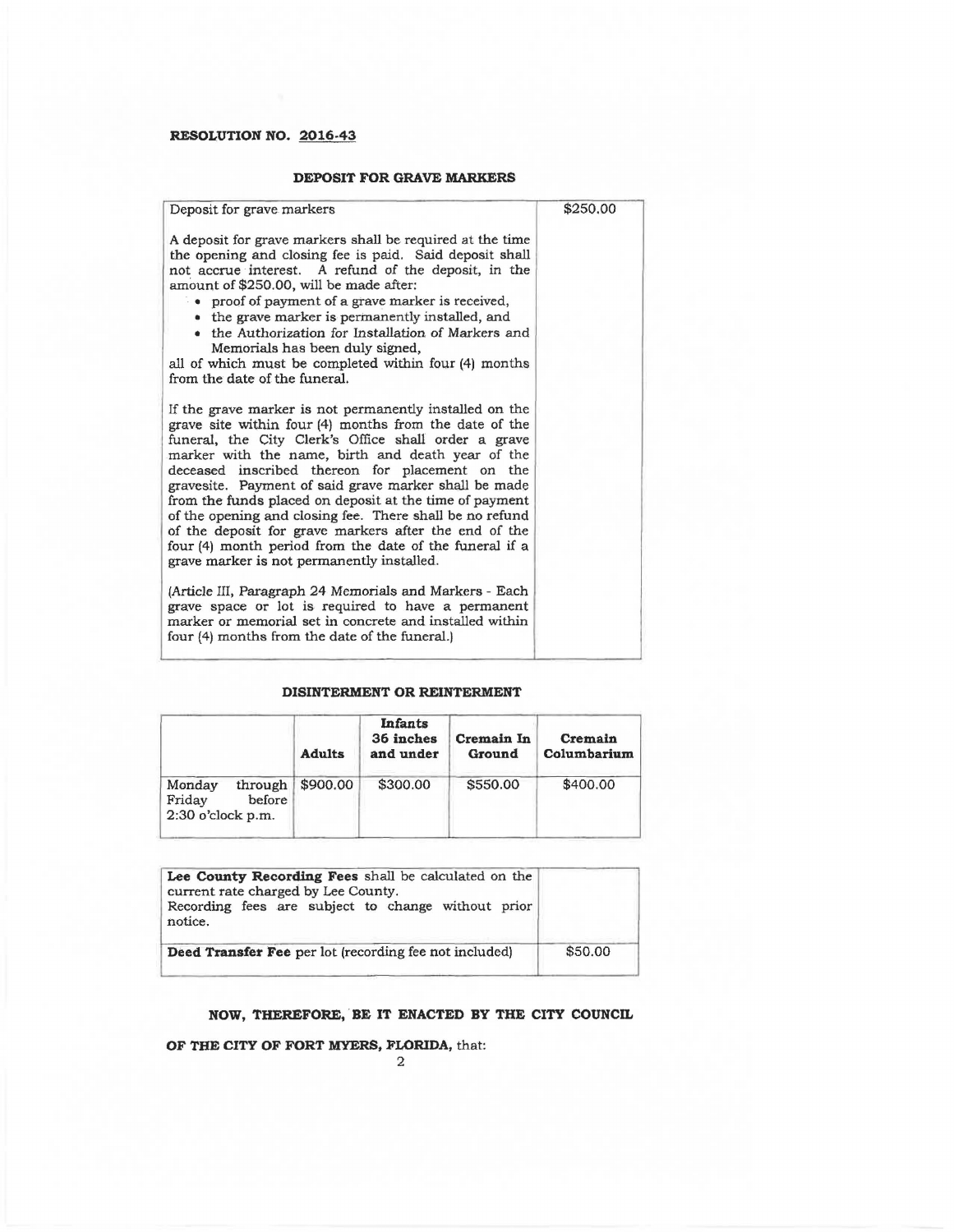1. These rates shall become effective on October 18, 2016.

2. A copy of the above rates shall be clearly displayed in the office where customers are regularly received to conduct business with a funeral director.

3. A copy of the above rates shall be given to each customer by the funeral director.

4. This resolution shall become effective immediately upon adoption.